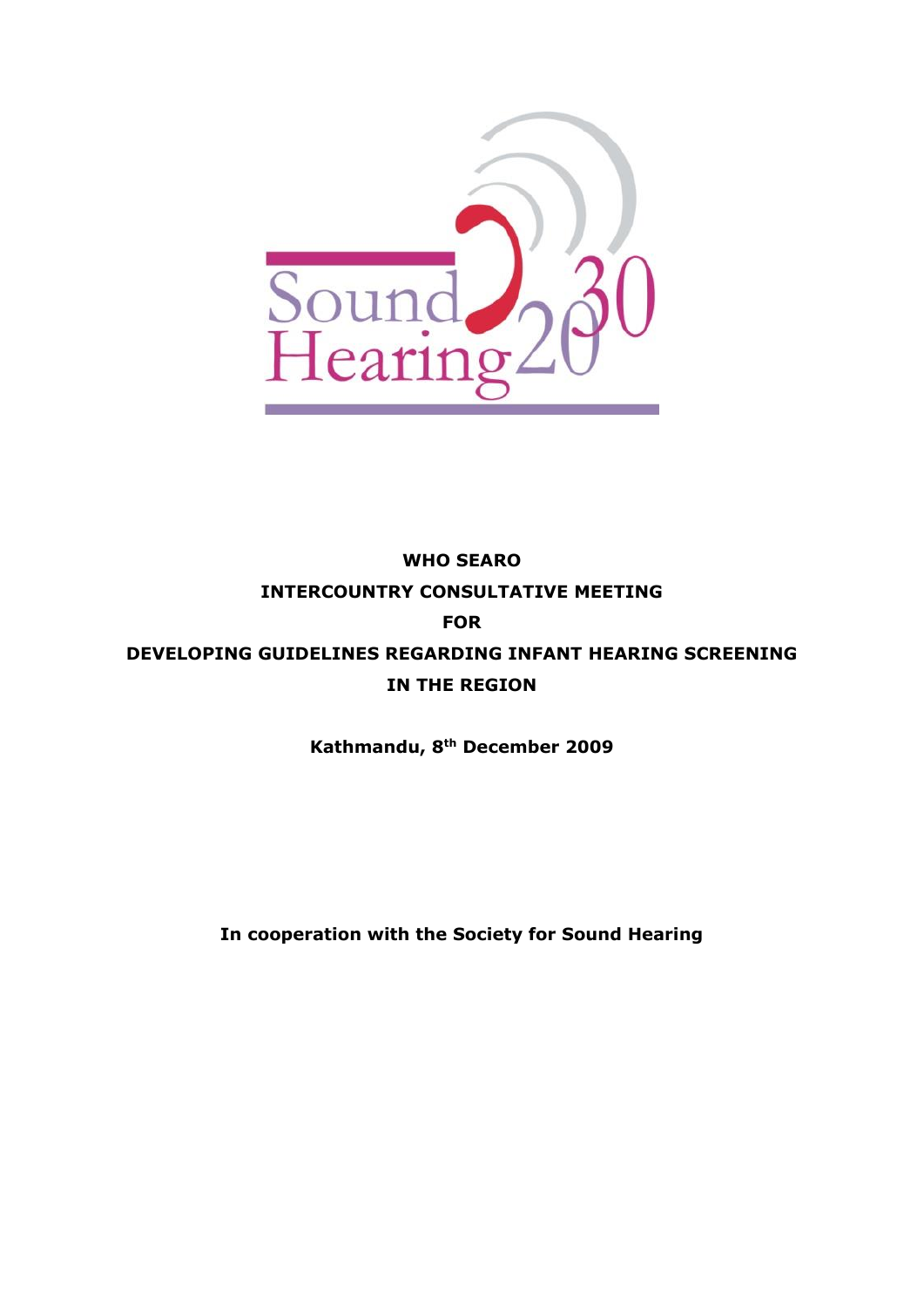### **MEETING PROFILE**

An Intercountry consultative meeting was held at Kathmandu, Nepal on the  $8<sup>th</sup>$ of December 2009, for developing guidelines regarding Infant Hearing Screening in the South East Asia Region. This meeting was organized through a collaborative effort between WHO SEARO and the Society for Sound Hearing.

## **The Objectives of the meeting were:**

- 1. To discuss the existing programme for neonatal & infant hearing screening in the South East Asia region & rest of the world
- 2. To establish the most effective strategy for detection of deafness in infants at the community level and the hospital level.
- 3. To prepare a prototype plan for implementation of Infant hearing screening in the member countries.

The experts who attended the meeting include:

- 1. DR. CHAMAIPARN SANTIKARN, WHO SEARO
- 2. DR. ANDREW SMITH, WWHEARING
- 3. DR. J.J.GROTE, IFOS
- 4. DR. M. ALAUDDIN, BANGLADESH
- 5. PROF. KAMRUL HASSAN TARAFDER, BANGLADESH
- 6. MD. ABUL HASNAT JOARDER, BANGLADESH
- 7. PROF. XINGKUAN BU, CHINA
- 8. DR. MCPHERSON BRADLEY, HONG KONG
- 9. DR. A.K. AGARWAL, INDIA
- 10. DR. SUNEELA GARG, INDIA
- 11. DR. SHELLY KHANNA CHADHA, INDIA
- 12. DR. T.S. SIDHU, INDIA
- 13. DR. V. BASAVARAJ, INDIA
- 14. DR. RONNY SUWENTO, INDONESIA
- 15. DR. DAMAYANTI SOETJIPTO, INDONESIA
- 16. DR. NYILO PURNAMI , INDONESIA
- 17. DR. RATNA ANGGRAENI , INDONESIA
- 18. DR. BULANTRISNA DJELANTIK, INDONESIA
- 19. DR. HENDARTO HENDARMIN, INDONESIA
- 20. DR. UPIK RUKMINI, INDONESIA
- 21. DR. AISHATH ALI, MALDIVES
- 22. DR. RAKESH PRASAD SHRIVASTAV, NEPAL
- 23. DR. MADHAV PRASAD DAHAL, NEPAL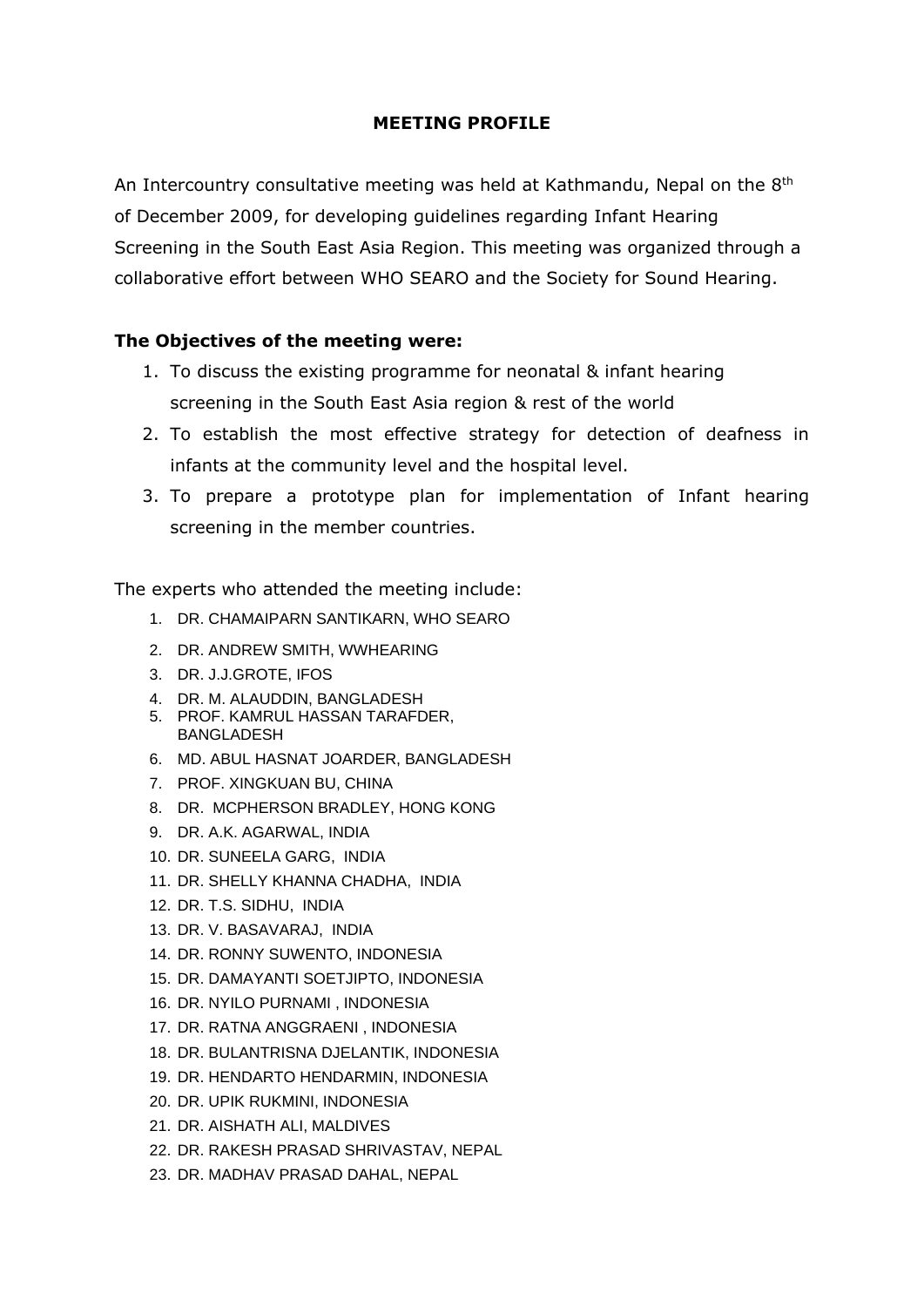- 24. PROF. HARI BHATTARAI, NEPAL
- 25. PROF. R.P. SHARMA GURAGAIN, NEPAL
- 26. DR. CHOP LAL BHUSAL, NEPAL
- 27. MR. SURESHWAR LAL KARNA, NEPAL
- 28. MR. BIRENDRA JHA, NEPAL
- 29. DR. PAWAN KUMAR SHAH, NEPAL
- 30. PROF. BIMAL KR. SINHA, NEPAL
- 31. DR. D.S.C. PERERA, SRI LANKA
- 32. DR. SUCHITRA PRASANSUK, THAILAND

### **The main criteria for the guidelines to be developed are:**

- 1. The guidelines must be community based
- 2. They must be practically implementable
- 3. They should seek to identify all infants with moderate to profound hearing loss by the age of six months.
- 4. The modalities must be built on evidence based and sound technological principles.
- 5. Services must be integrated with the existing health care delivery system.
- 6. It should be cost-effective
- 7. It should include formal as well as non-formal modes of testing.
- 8. Diagnosis must be accompanied / followed by suitable treatment and re/habilitation.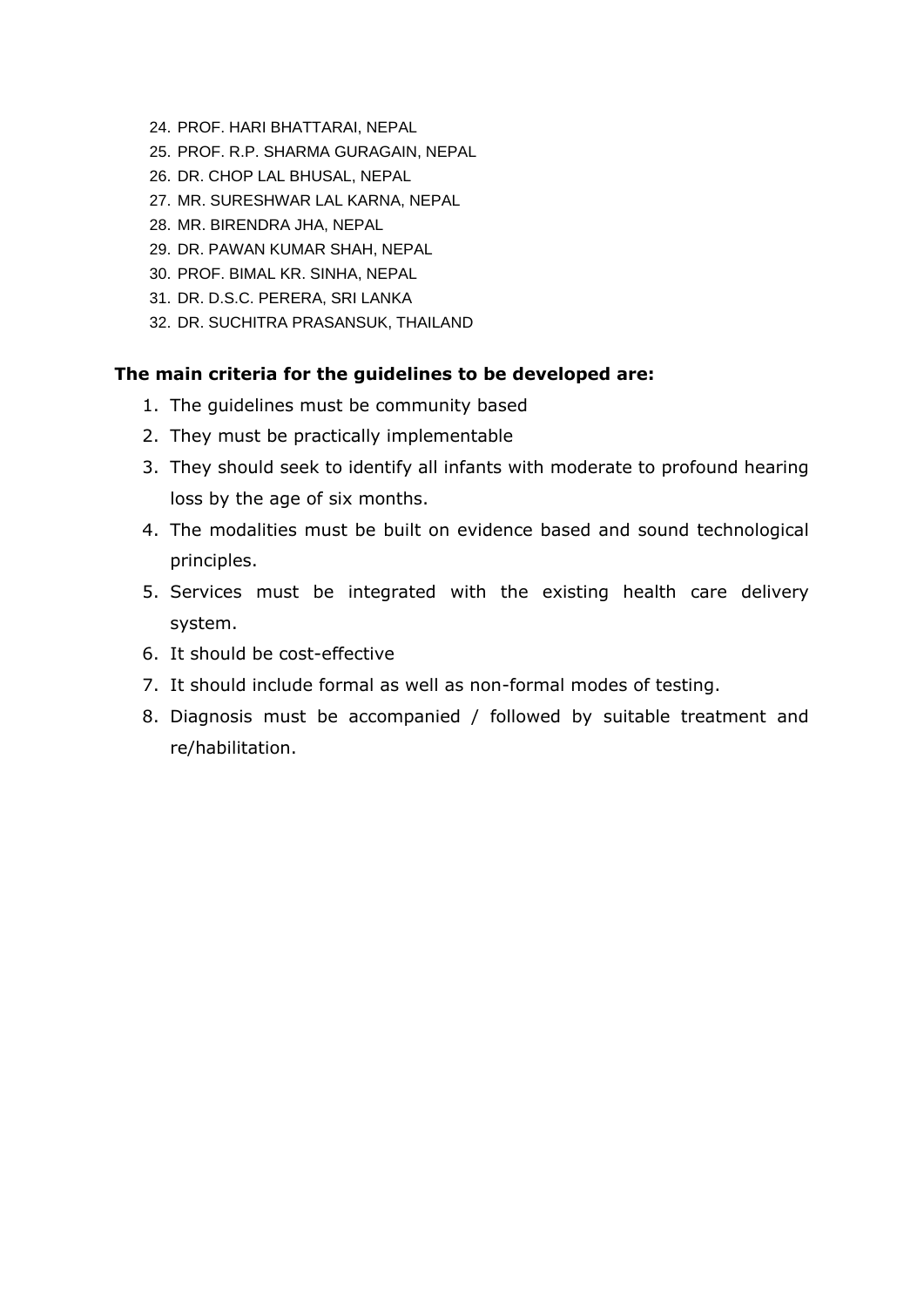#### **INTRODUCTION**

# **PREVALENCE AND AETIOLOGY OF HEARING LOSS AND DEAFNESS**:

### **Prevalence:**

As per estimates, there are 278 million persons suffering with 'Disabling Hearing impairment' in the world. Of these, two thirds live in developing countries. 50% of this hearing loss is preventable. South East Asia has the largest number of hearing impaired in the world and houses one third of the world's hearing impaired population. WHO estimates that every year about 38,000 deaf children are born in the region. The detailed break up presented is as given below:

# **NUMBER OF HEARING IMPAIRED & DEAF IN THE COUNTRIES OF THE SOUTH EAST ASIA REGION**

| <b>COUNTRY</b>  | <b>POPULATION</b> | <b>BABIES BORN DEAF</b> |  |
|-----------------|-------------------|-------------------------|--|
|                 |                   | <b>ANNUALLY*</b>        |  |
| Bangladesh      | 130,000,000       | 2,600                   |  |
| <b>Bhutan</b>   | 600,000           | 18                      |  |
| DPR Korea       | 22,260,000        | 668                     |  |
| India           | 1,009,000,000     | 30,270                  |  |
| Indonesia       | 210,000,000       | 6,300                   |  |
| Maldives        | 300,000           | 9                       |  |
| Myanmar         | 52,000,000        | 1,560                   |  |
| <b>Nepal</b>    | 23.000,000        | 690                     |  |
| Sri Lanka       | 19,000,000        | 570                     |  |
| <b>Thailand</b> | 65,000,000        | 1,950                   |  |
| <b>TOTAL</b>    | 1,531,160,000     | 44,635                  |  |

(\*: Estimated babies born deaf annually in South East Asia countries, based on an estimated incidence of 0.2% of all babies born, with an estimation of a birth rate of 1.5%)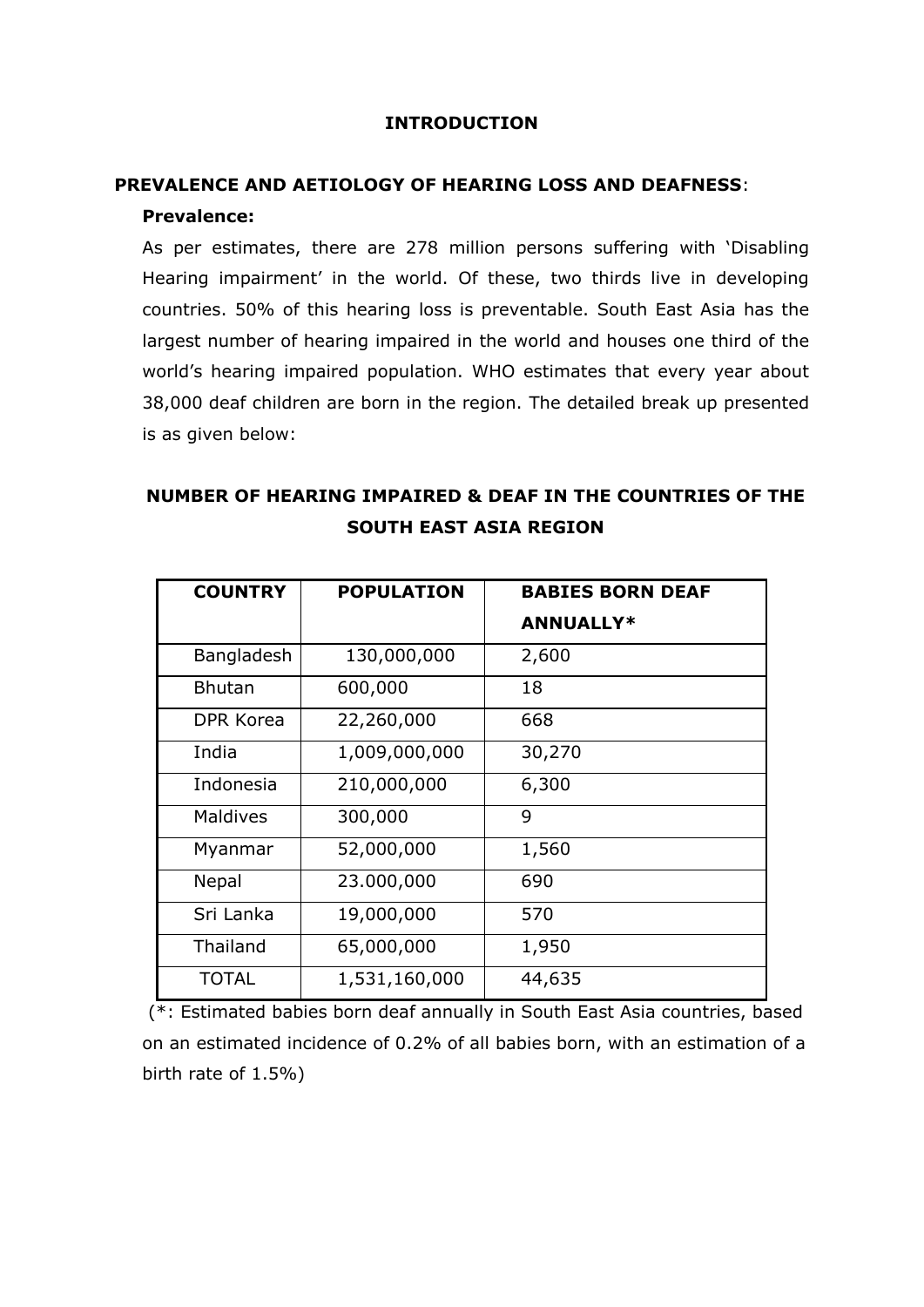# **PERCENTAGE OF POPULATION SUFFERING WITH PROFOUND HEARING LOSS IN COUNTRIES OF THE REGION**

Four countries had been included in a pilot study to assess the prevalence of Disabling hearing loss, deafness and ear diseases in the region. The study report which was submitted to WHO SEARO (Annexure 1), estimated the percentage of persons suffering with Disabling hearing loss in the countries.

| <b>COUNTRY</b>      | <b>INDONESIA</b> | <b>INDIA</b> | <b>MYANMAR</b> | <b>SRILANKA</b> |
|---------------------|------------------|--------------|----------------|-----------------|
| <b>Disabling</b>    | 5%               | 6%           | 8%             | 9%              |
| <b>Hearing</b>      |                  |              |                |                 |
| Loss*               |                  |              |                |                 |
| <b>Hearing loss</b> | 0.27%            | 0.3%         | 0.18%          | 0.70%           |
| greater than        |                  |              |                |                 |
| 81dB $*$ $*$ in     |                  |              |                |                 |
| better              |                  |              |                |                 |
| hearing ear         |                  |              |                |                 |

\*: **(defined as average threshold for 1, 2, 4 kHz of 41 dB or greater in adults, 31 dB or greater in children aged under 15 years).**

\*\*: **(based on better ear average threshold for 1, 2, 4 kHz)**

## **Aetiology of Hearing loss and Deafness:**

The various causes that can lead to Hearing loss and deafness were listed. The important causes in terms of Prevalence within this region were considered.

| Country                                       | Indonesia | India |      | Myanmar Sri Lanka |
|-----------------------------------------------|-----------|-------|------|-------------------|
| Causes $(\%):$                                |           |       |      |                   |
| Ear wax                                       | 15.9      | 13.2  | 9.0  | 2.9               |
| Chronic supp. otitis media                    | 5.2       | 3.6   | 6.0  | 2.0               |
| Serous otitis media                           | 3.0       | 0.3   | 2.1  | 2.1               |
| Dry perforation of tympanic m.                | 0.5       | 2.6   | 1.8  | 0.5               |
| <b>Bilateral genetic (cong. deafness) 0.2</b> |           | 0.1   | 0.5  | 0.2               |
| Non-infectious (mostly aging)                 | 10.3      | 4.1   | 5.0  | 9.2               |
| Other causes + unknown                        | 26.6      | 3.2   | 24.0 | 7.6               |
|                                               |           |       |      |                   |

Though Congenital deafness forms only a small part of the entire aetiological spectrum of Hearing loss, the fact is that this form of hearing loss has the most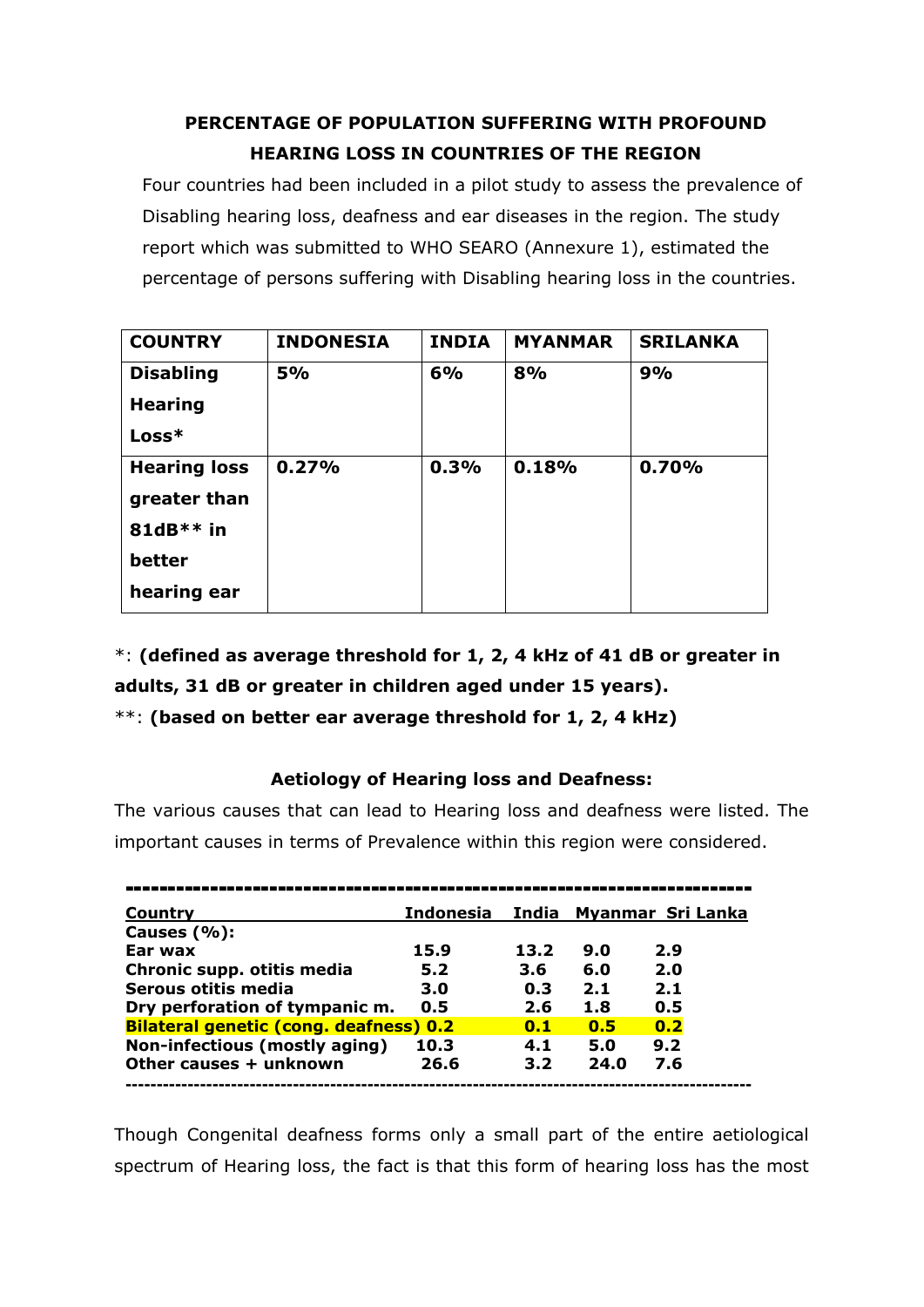severe and debilitating effects on the life and development of the child who is affected as well her family. Undetected and untreated, this child will fail to develop suitable language and communication skills. It is therefore essential that this hearing loss must be identified at the earliest possible stage in life and rehabilitated in order to ensure suitable personal, educational, social and economic growth of the child. This child is the focus of this Infant Hearing screening programme.

## **Causes of Congenital hearing loss include**:

- **Prenatal factors**:
	- o Genetic causes
	- o Prenatal Maternal Infections including the TORCH (Toxoplasmosis, Rubella, Cytmegalovirus, Herpes simplex) infections
	- o Use of Ototoxic drugs in pregnancy

## **Peri-Natal causes**:

- o Birth Asphyxia
- o Low birth weight
- **Postnatal causes**:
	- o Hyperbilirubinemia
	- o Meningitis

## **The Joint Committee on Infant Hearing screening:**

The United States Joint Committee on Infant Hearing (JCIH) endorses early detection of and intervention for infants with hearing loss, as do many other national and regional paediatric associations. The goal of early hearing detection and intervention (EHDI) is to maximize linguistic competence and literacy development for children who are deaf or hard of hearing. Without appropriate opportunities to learn language, these children will fall behind their hearing peers in communication, cognition, reading, and social-emotional development. Such delays may result in lower educational and employment levels in adulthood. In order to maximize the outcome for infants who are deaf or hard of hearing, the hearing of all infants should be screened at no later than 1 month of age. Those who do not pass screening should have a comprehensive audiological evaluation at no later than 3 months of age. Infants with confirmed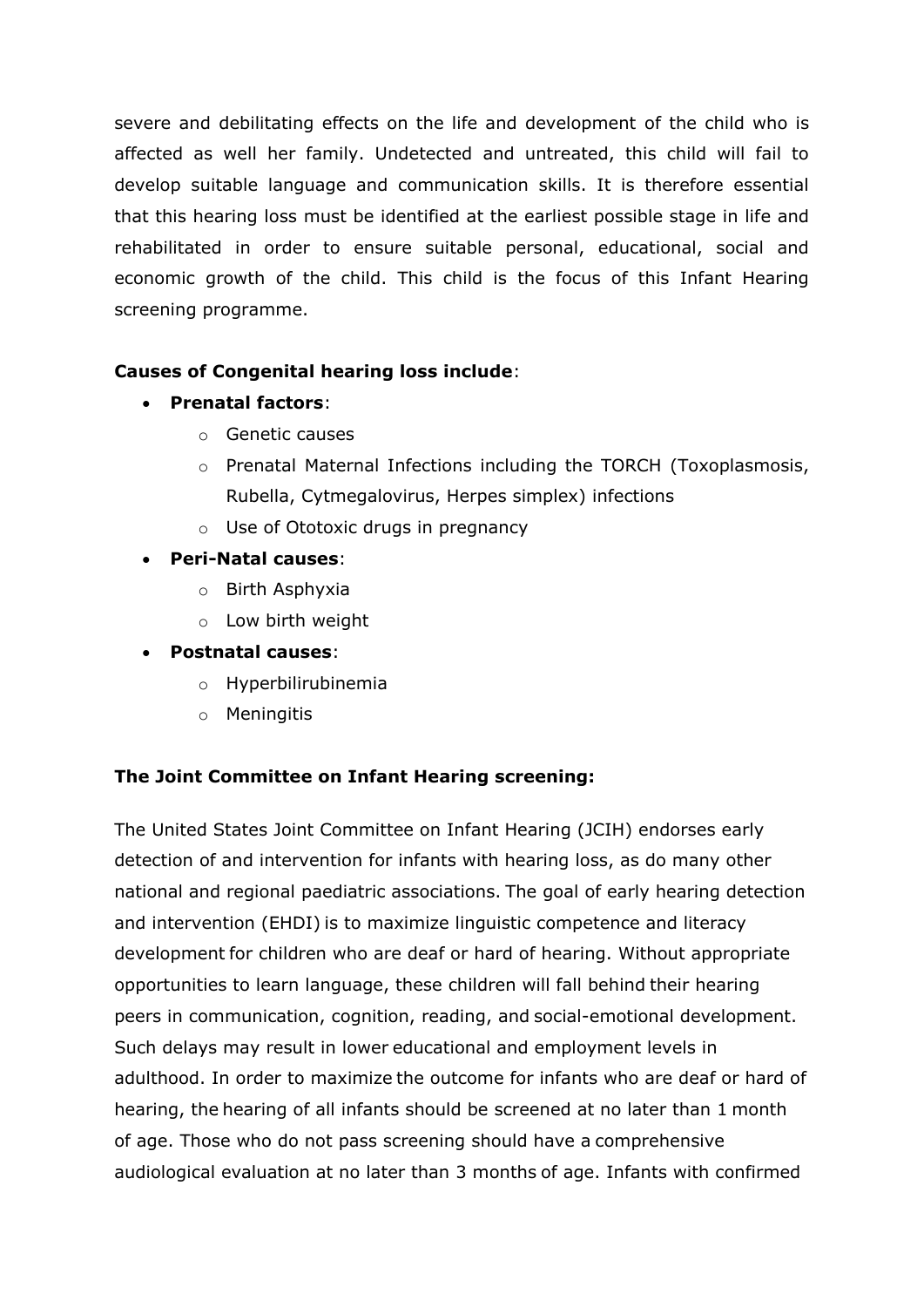hearing loss should receive appropriate intervention at no later than 6 months of age from health care and education professionals with expertise in hearing loss and deafness in infants and young children. EHDI systems should guarantee seamless transitions for infants and their families through this process. The highlights of the 2000 JCIH statement are appended as Annexure 2.

## **Screening for Hearing loss:**

Various modalities available today for effective identification of Hearing loss include:

## **Screening tests**:

- **Subjective screening tests**:
	- o Questionnaire based screening with a proforma that takes into account the high risk factors, developmental milestones in relation to hearing and speech as well as caregiver concern.
	- o Behavioural observation

## **Objective screening tests**:

- o Oto-acoustic emissions
- o Automated ABR screening

### **Diagnostic tests**:

- o Auditory Brainstem response testing
- o Auditory steady State response testing

## **SCREENING PROTOCOLS:**

The accepted protocol for Neonatal Hearing screening includes:

## **1. Well Baby Nursing**

Child is subjected to hearing evaluation through oto-acoustic emissions, as soon as possible after birth, usually prior to discharge from the hospital Those failing the OAE test are called back after a gap of 2-4 weeks for a repeat testing. Those who also fail the  $2<sup>nd</sup>$  test are then to be subjected to an ABR examination. Ideally, the entire protocol must be completed by the age of 3 months and the child referred for hearing aid fitting and suitable rehabilitation.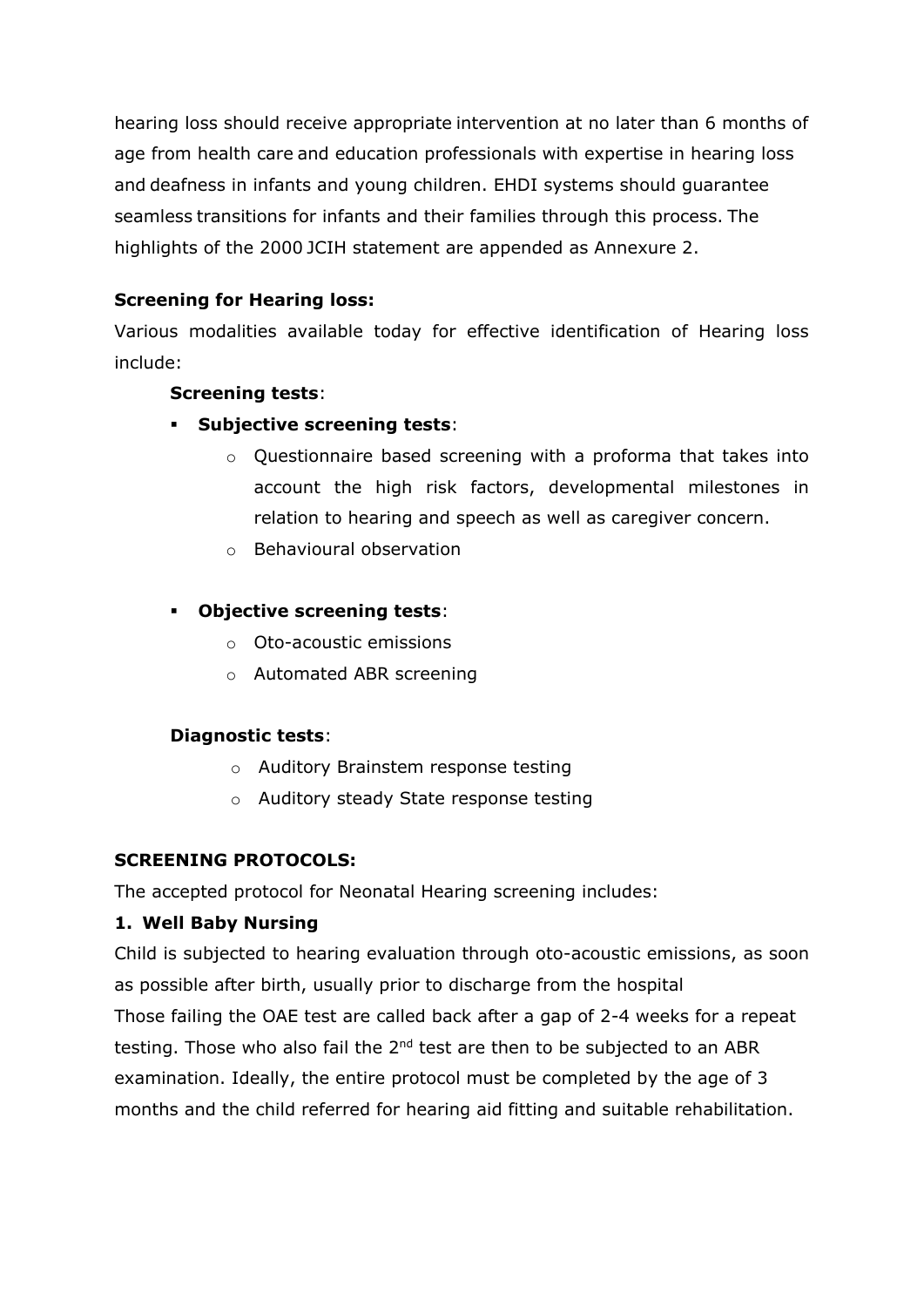## 2. **NICU**

NICU infants admitted for more than 5 days ought to have auditory brainstem response (ABR) included as part of their screening so that neural hearing loss will not be missed.

## **Infant hearing screening in the SEA region: Current status**

Majority of the data pertaining to hearing screening in children emanates from the developed countries. As the population profile, economic, social and cultural trends in these countries are very different from those within the region, there is a strong need for us to develop our own database. Sporadic data is available with respect to Neonatal Hearing screening from various parts of our region. On the basis of the available data, it appears that there has been no serious organised effort at Neonatal/infant hearing screening in most of the countries of the region.

- Bangladesh: There is no national policy regarding Hearing screening. However, many institutions do carry on hearing screening activities, at their own level. There are many organisations providing hearing aid fitting and also cochlear impants.
- Bhutan: Has no screening programme and faces a complete lack of audiological resources, both human as well as equipment. It does however, have a free hearing aid distribution programme.
- India: Following the launch of a National programme for Prevention & Control of Deafness, India has developed its own protocol of Infant hearing screening combining both institutional and community based modalities. It has launched the programme in 60-65 districts now. Government of India provides support for hearing aid fitting and therapy. Many private centres provide cochlear implant option.
- Indonesia: There is no national programme for Hearing screening. However, many institutions do carry on hearing screening activities, at their own level. There is no government support for hearing aid fitting. Cochlear implant is available in a few centres.
- Maldives: Has no screening programme and faces a complete lack of audiological resources, both human as well as equipment.
- Maynmar: Has no screening programme and faces a lack of audiological resources, both human as well as equipment.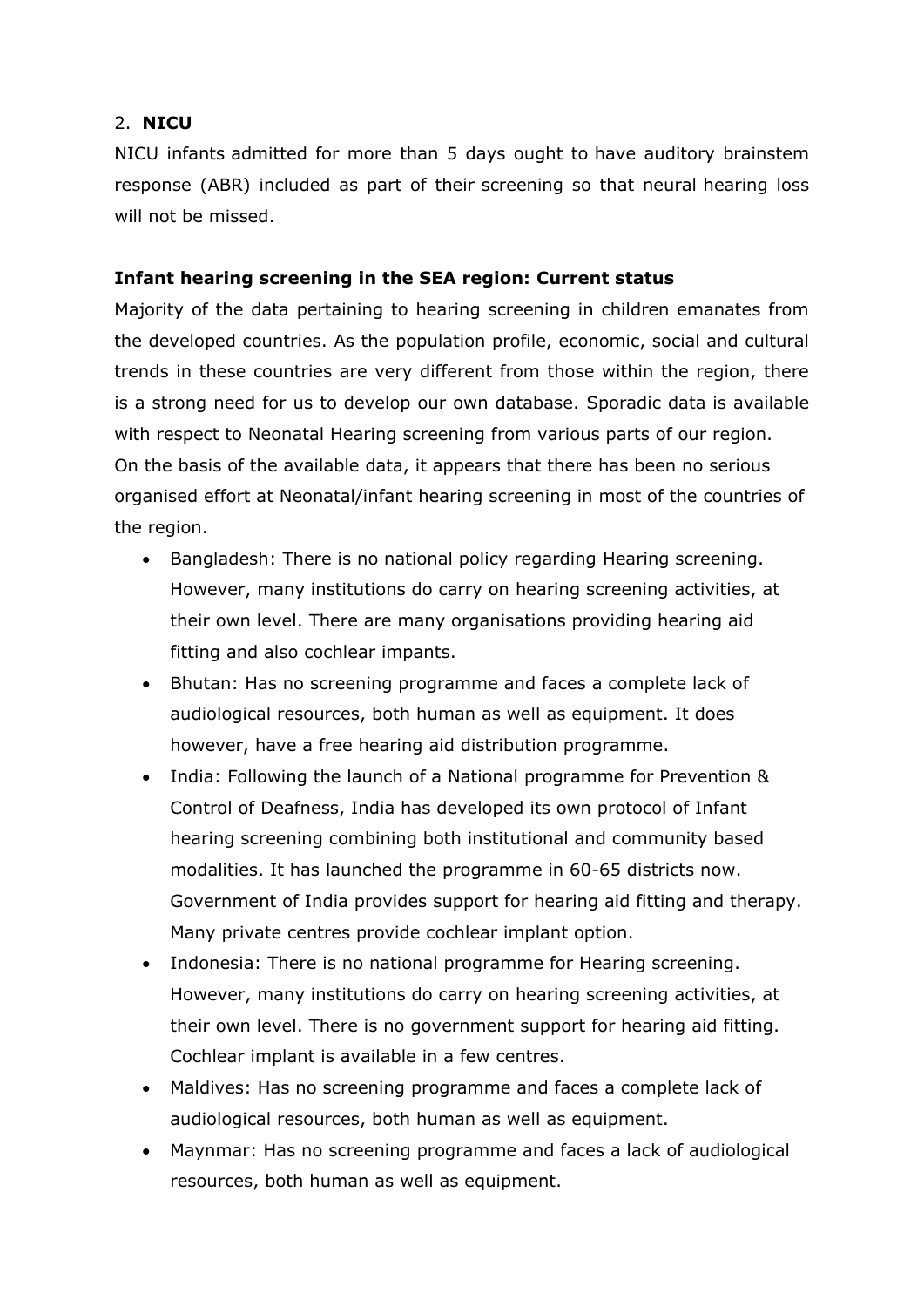- Nepal: Has no national policy regarding Hearing screening. There are 3 centres that offer suitable diagnostic services. There is no Hearing aid distribution programme, but one centre offers cochlear implantation.
- Sri Lanka: Has no national policy regarding Hearing screening. Most teaching hspitals offer suitable diagnostic services. There is no Hearing aid distribution programme, but many centres offer cochlear implantation.
- Thailand: Has no national policy regarding Hearing screening. Number of large hospitals offer suitable diagnostic services. There is a Hearing aid distribution programme and many centres offer cochlear implantation.
- Timor Leste & DPR Korea: No information available

The problems pertaining to the region can be summed up as:

- Other pressing health priorities
- Poor audiological resources in the countries, especially human resources
- Poor accessibility of infrastructure to the general population
- Poor availability of rehabilitative services in some countries.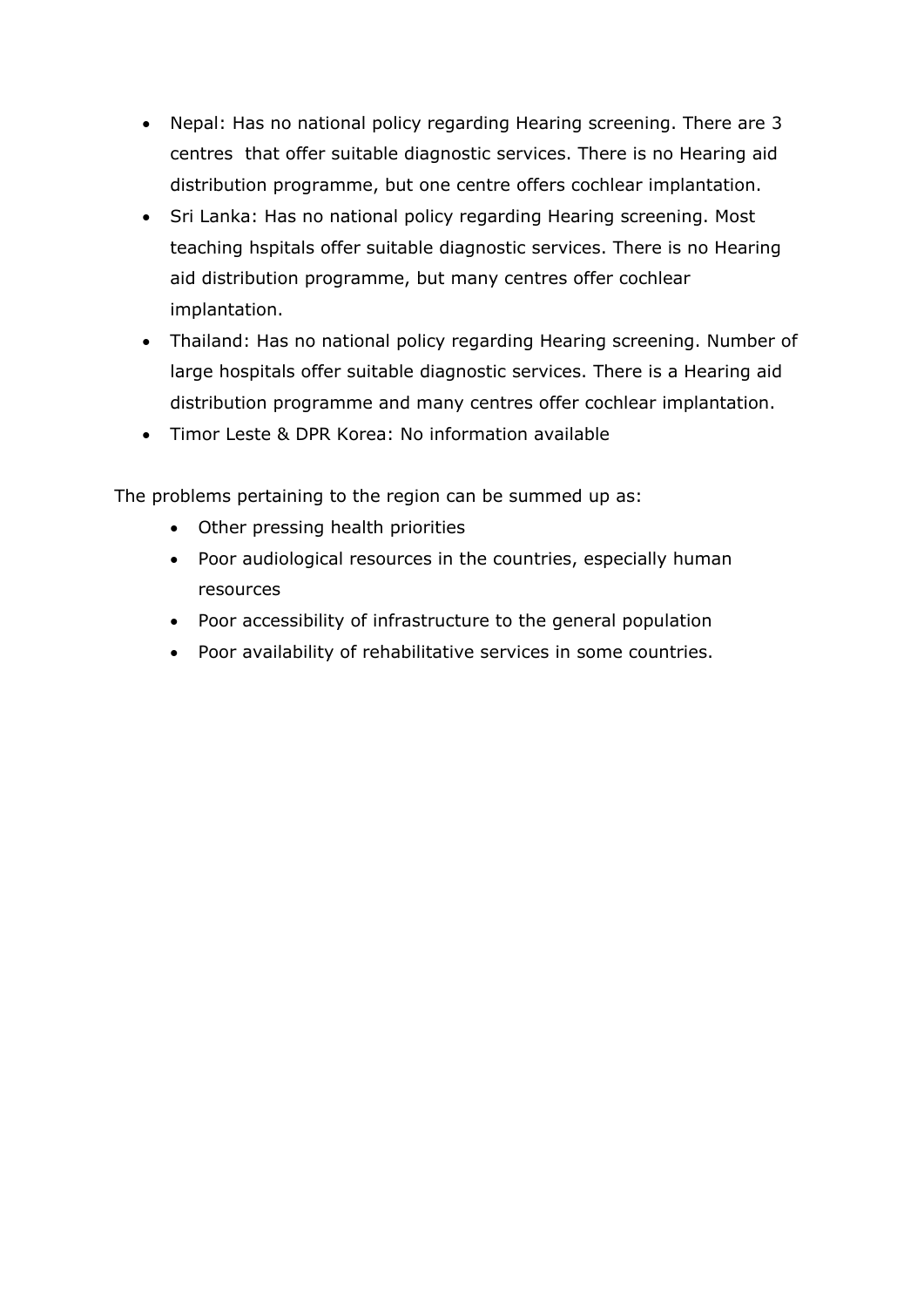#### **PROCEEDINGS**

#### **On**

8<sup>th</sup> December 2009, Kathmnadu, Nepal

The "Intercountry Consultative Meeting for Developing Guideline on Infant Hearing Screening" was held on 8<sup>th</sup> December 2009 in Hotel Himalaya, Kathmandu, Nepal. The meeting was divided into three sessions.

Session I: Background Information

Session II: Sharing Experiences.

Session III: Group Work

#### **Session I**

#### 1. **Background & Objectives: Dr. Chamaiprn Santikarn** (Annexure 3)

Dr. Chamaiprn spoke on the Background Objectives of the Meeting. She quoted WHO figures of hearing loss in relation to the global burden of diseases, the number of people suffering from deafness globally and its incidence particularly in children. She defined screening programmes and successful screening tests. She stressed that models of neonatal hearing screening were available in developed countries and that this meeting has been organized to develop guiding principles for SEA region. She then mentioned about the specific objectives of the screening programme for neonatal and infant hearing in SEAR and that it should have a most effective strategy for detection of deafness in infants at hospital as well as community level. She also emphasized that this meeting should outline modalities for implementing infant hearing screening in SEAR countries and finally adopt guiding principles for Infant Hearing Screening suitable for SEA Region in line with global ones (developed last month). She concluded by saying that the output will be used by WHO SEARO as the next step to review/support further studies to obtain necessary data for policy/programme formulation, fill the gaps in service and capacity, e.g.: social and family support, speech therapy, appropriate education, hearing aids, cochlear implants, etc. and support for appropriate policies/programmes concerned.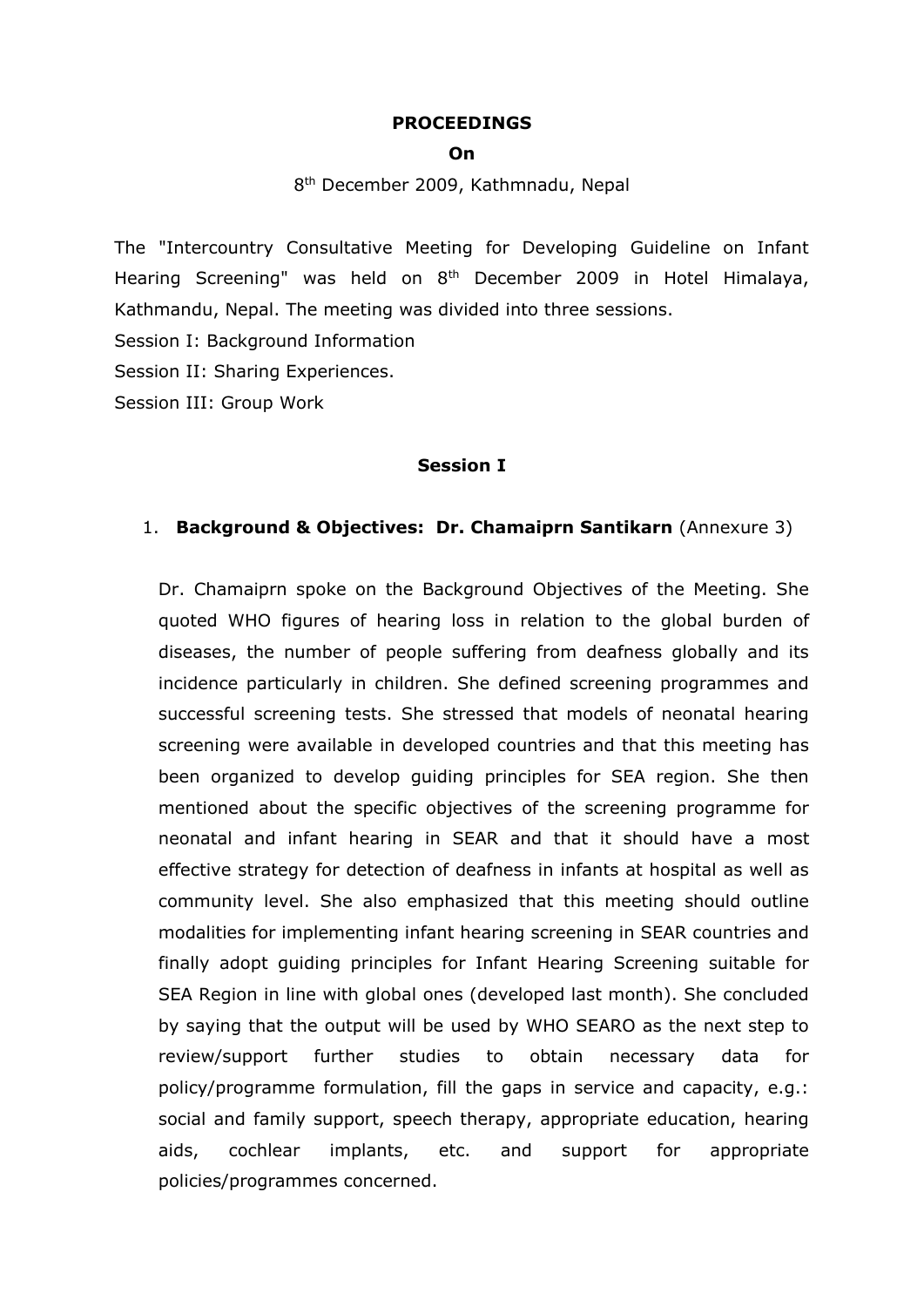### **2. Epidemiology and Challenges: Dr. Andrew Smith**(Annexure 4)

Dr. Smith talked about:

- a. The size of problem
- b. Methods of measurement
- c. Available data on all hearing impairment
- d. Available data on neonatal hearing impairment
- e. Problems/challenges with data collection
- f. Screening principles
- g. Problems/challenges with screening programmes

Dr. Smith presented the grades of hearing impairment and WHO Global Estimate of deafness and hearing impairment 2005 and mentioned that 642 million people have some degree of hearing impairment globally and also gave figures of the estimated global prevalence of hearing impairment by sex and severity level, 2008. Of these 642 million, 278 million are those who suffer with disabling hearing impairment. Dr. Smith reviewed all the available data/studies and explained the criteria for selection of different studies. He then presented results of the data review in developed as well as developing countries. He described the problem of collecting data. He described the screening principles and the problems/challenges with screening programmes. He then discussed in detail the different problems and challenges with screening programmes in developed as well as developing countries. Dr. Smith described how the WHO Ear and Hearing Disorder Survey was designed and tested in different countries and presented the results of these surveys.

# **3. Modalities for Universal/Targeted Screening: Dr. Vijayalakshmi Basavaraj** (Annexure 5)

Dr. Basavaraj discussed the need for Universal Hearing Screening (UNHS) and stressed the fact that HI babies identified at birth by screening can be habilitated successfully. She then discussed which age (when) the babies should be screened, where they should be screened, who should screen, who will pay for the screening and lastly which protocol should be followed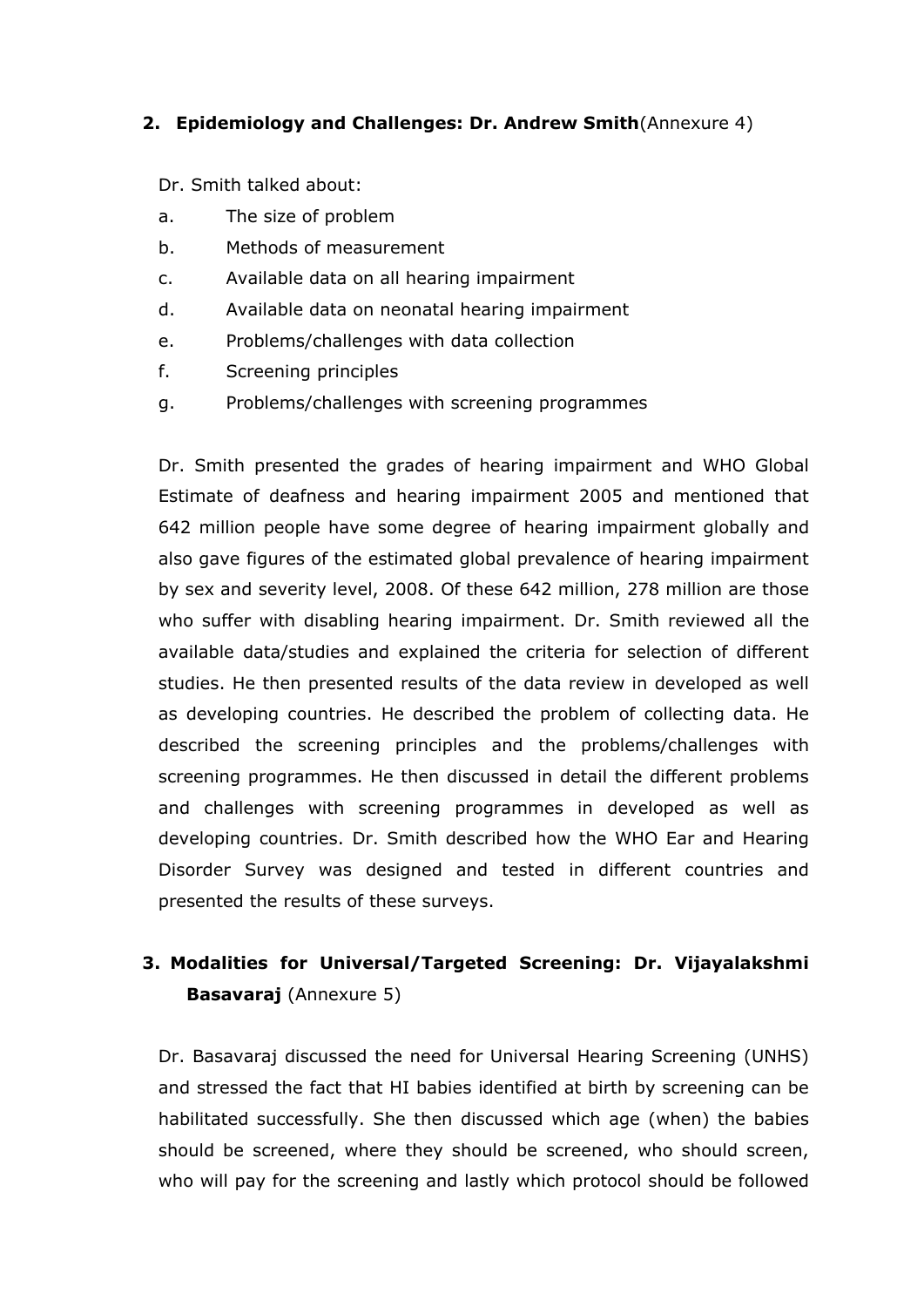for screening. She then discussed the status of the UNHS programme in developing countries. This was followed by preparations to be made before starting screening programmes. Lastly she discussed her experience in screening of 1000 newborns in KEM Hospital, Mumbai, India and gave her recommendations. Her talk concluded with the suggestion of a multinational/multi-centric project to evaluate a "Battery of Screening Modules".

# **4. Role of Different Levels of Health Services in Infant Hearing Screening: Dr. Bulantrisna Djelantik** (Annexure 6)

Dr. Bulantrisna talked briefly on the prevalence of congenital hearing loss and its causes. She described in brief the goal and initiatives of SH 2030. She then questioned whether Universal NHS/Targeted NHS protocol used in developed countries was feasible in developing countries, whether there were sufficient human resources and other support for screening programmes in developing countries. She also raised the issue of availability of sufficient and appropriate means of intervention after a baby is diagnosed to be deaf. Lastly, she detailed the different stakeholders in different levels of health services.

She then revisited "WHO SEA Intercountry Consultation on Prevention of Deafness and HI" in Colombo, 17-20 December 2002. She discussed Primary, Secondary and Tertiary Level Ear and Hearing Care Health Services and the rehabilitation of the deaf and hard of hearing. She then outlined the "Recommendations for Action Pointers" for stakeholders, WHO, National Governments, NGOs, Professional Societies and Professionals and DPOs. She also stressed the need for National Committee for Prevention of Deafness and Hearing Impairment in each of the SEAR countries and provided general guidelines for formation of National Committees.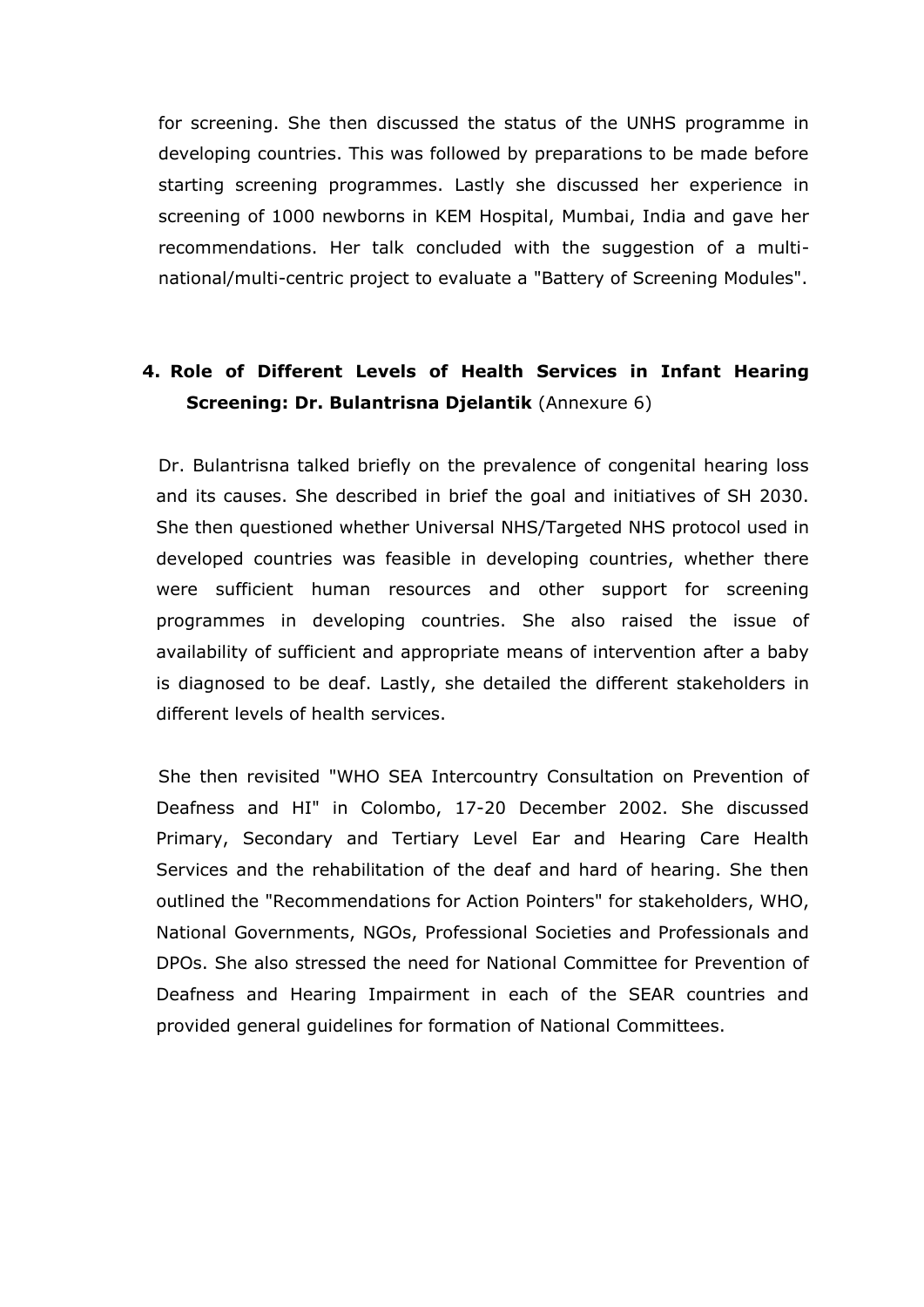# **5. Infant Hearing Screening - Cost Effectiveness: Dr. Bradley McPherson** (Annexure 7)

Dr. McPherson discussed why we need to screen, what we should be screening for and the benefits of screening. He also described the effects of mild hearing loss on education of the child. He then went on to discuss the costs of screening and the cost effectiveness of infant screening hearing screening. He discussed the benefits of screening in terms of education expenses (reducing the need for special schools), reducing unemployment (HI persons have high unemployment rates and limited choice for vocational training) and the benefit also included benefit to the family as well as peers. He concluded by stating that the cost effectiveness statements are required to convince policy makers of the need for infant hearing screening, that cost effectiveness is best calculated using local data if possible because this has greater face validity and that quantitative and qualitative cost effectiveness data is an optimal combination.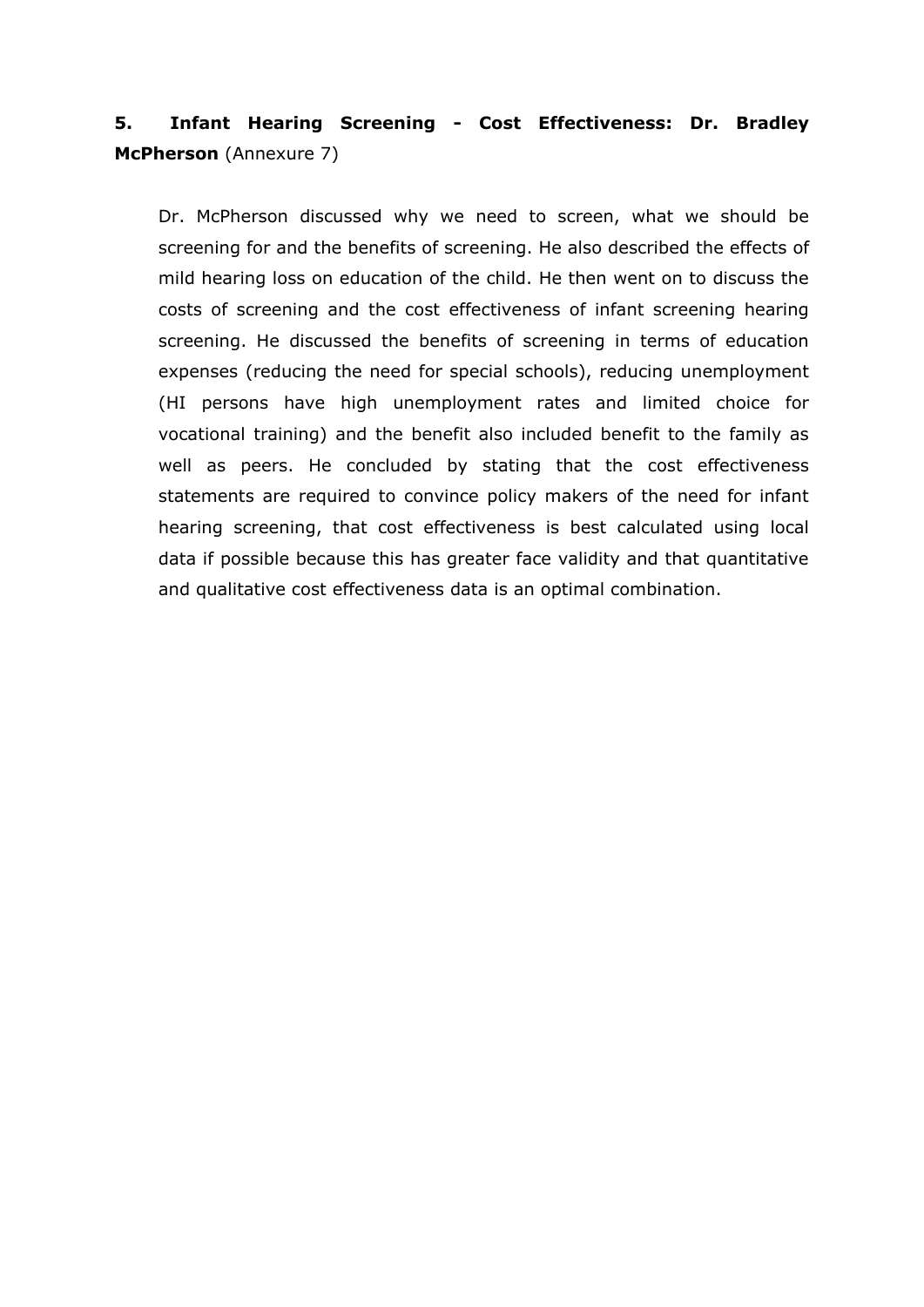### **Session II Sharing Experiences**

Experts from 4 different countries namely China, India, Indonesia and Thailand shared their experience of Hearing Screening Programmes in their respective countries.

### **1. Experience in China: Prof. XingKuan Bu** (Annexure 8)

Dr. Bu started by stating that the NHS in China has the challenges of dealing with 60,000 hearing impaired newborns every year. He mentioned 2 pilot studies conducted in Beijing ENT Institute from 1989-1996 and by Jiangsu Province Hospital Nanjing Women and Children Health Centre in 1998. In order to take up this challenge he talked about Regulatory issues, National and local training courses and conferences, public awareness and scientific publications.

He described the present status which included strategies, definition of target groups, development of universal screening flow chart, distribution of existing structures, incidence of hearing loss in newborns and problems faced by the Government. He discussed the future development such as to update the National Plan of NHS and issue guidelines and technical criteria to include maximal screening of newborns with deafness and for their habilitation. He concluded by saying that the National Hearing Screening Programme provided the earliest opportunity to identify and deal with HI and this has precious value because of the huge population and poor economic condition, few trained personnel and inadequate technical resources in China. He also mentioned that "tri-basic sustentation" strategies (Universal Screening, Targeted Screening and Community Screening) of NHS are used at the present and that multidisciplinary cooperation is the key-point for success. Finally he reminded everybody that the Chinese Government played a significant role in the whole programme and that "China is still a developing country; there is a long way for us to go."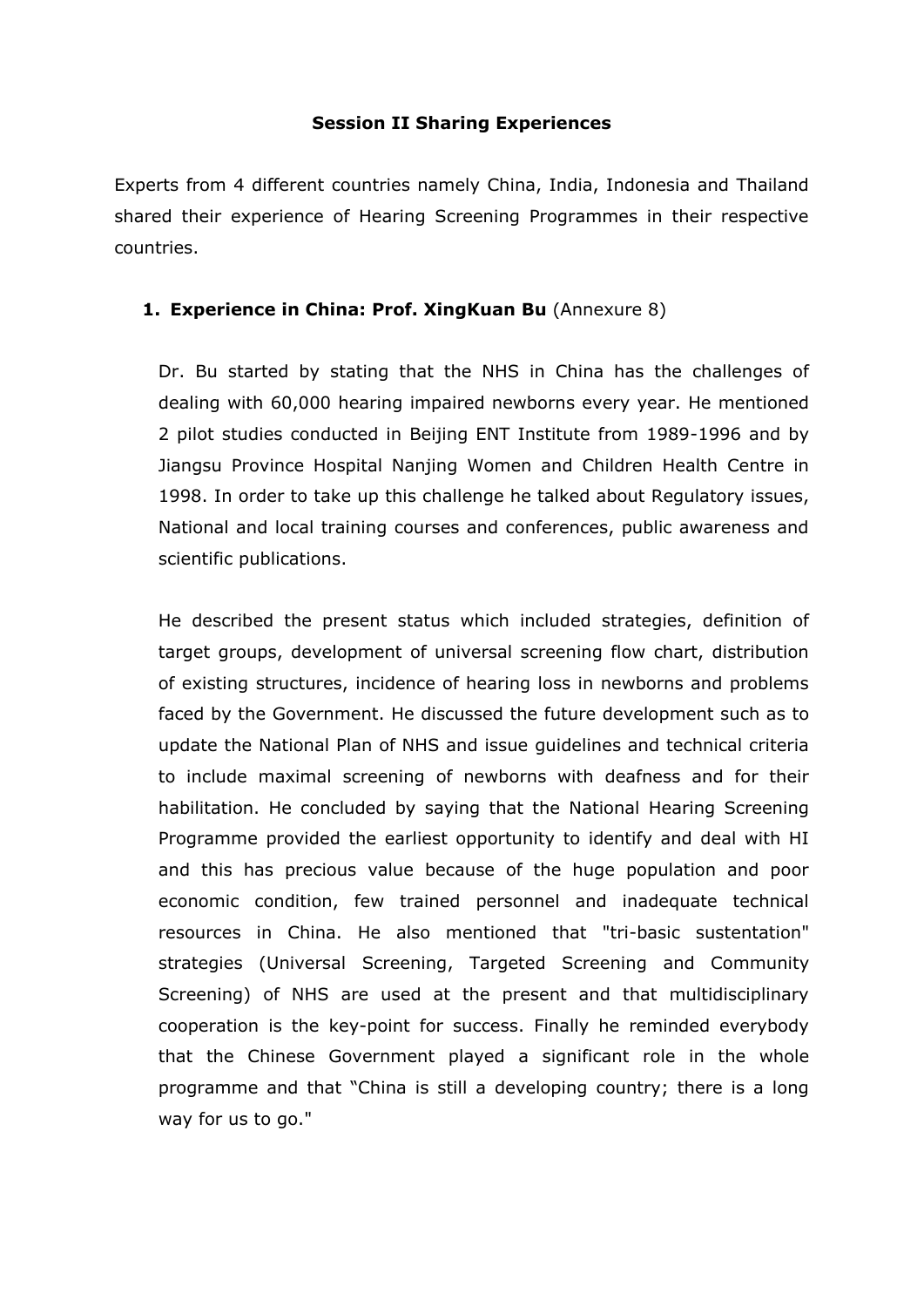# **2. 2. Infant Hearing Screening: The Indian Experience by Dr. Shelly Khanna Chadha** (Annexure 9)

Dr. Shelly discussed the Institutional Based and Community Based Screening Protocol developed in India with the objectives of covering the majority of infants. She stressed that according to this Protocol all hearing impaired children must be identified by the age of 6 months and that the focus should be on bilateral severe-profound hearing loss. She then discussed the different levels within Health Care Infrastructure of India. She went on to say that the community based screening programmes of babies should take place at the time of immunization by trained health care workers using history based proforma and by behavioural testing. Babies suspected to have hearing impairment would then be referred to District Hospital (2<sup>nd</sup> level screening) to be tested by an Audiologist/Audiology Assistant using various tests including OAE and finally suspected haring impaired babies would be referred to a Medical College (Tertiary Level hospital  $-3<sup>rd</sup>$  level screening) to be tested by BERA, etc.

She then discussed about the factors addressed such as infrastructure development, awareness creation and patient compliance and also about the problems/lacunae. She then ended her presentation with the current status and informed that the programme has been started in 60 districts in India where manpower has been trained, awareness material developed and distributed, OAE made available and human resource development and deployment are underway.

# **3. 3. Newborn Hearing Screening In Indonesia: Dr. Ronny Suwento** (Annexure 10)

Dr. Suwento started his presentation with components of high quality Early Hearing Detection and Intervention (EHDI). He emphasised that screening should take place before 1 month of age, assessment by 3 months and intervention by 6 months. He also talked about that the National Survey of Ear and Hearing Health (1994-1996) in Indonesia and stated that 16.8% of the population was found to have hearing loss and deafness was found in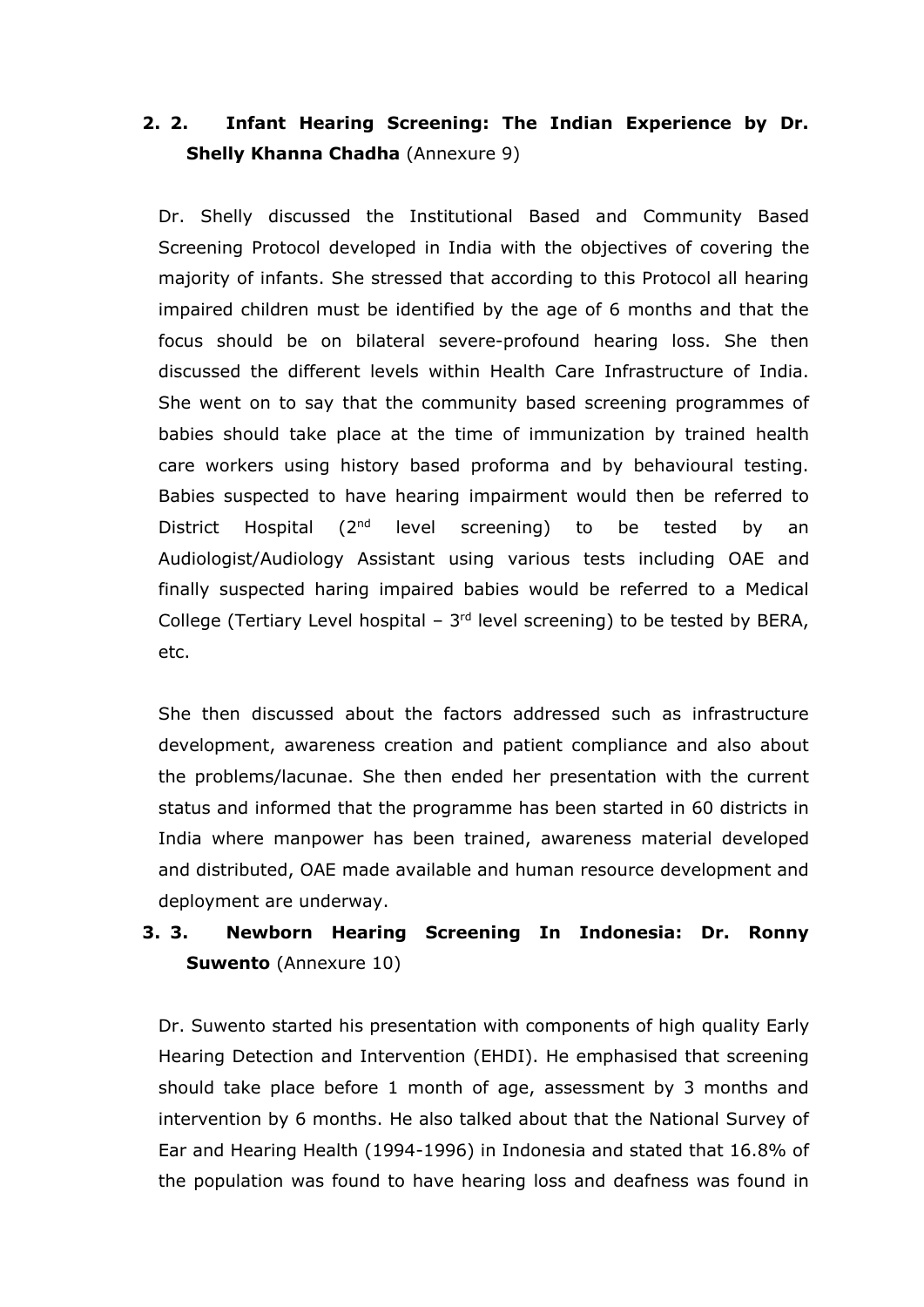0.4% of the population. He then enumerated 16 cities in Indonesia having NHS facilities and discussed in detail the data from the NHS in Jakarta and the Jakarta WHO collaborating Centre of PDHI. He described the NHS programmes in Bandung - West Java, Surabaya - East Java and in Bali and about the new NHS programmes in Jakarta (Private Hospital) and in Central Java. He talked about the different research conducted and also the minimal Ear and Hearing Services available in Indonesia. Finally he touched on the challenges faced in Indonesia and offered solutions as well.

### **5. Thailand Experience by Dr. Suchitra Prasansuk** (Annexure 11)

Dr. Suchitra raised the question whether Hearing Screening should be for infants, newborns and whether it should be targeted at those at high risk or whether it should be universal. She also discussed the merits and demerits of existing technologies such as OAEs, ABR, ASSR and brainstem ERA test for screening and stressed of the need to adopt correct technology. She then discussed at length the screening activities around the world. She concluded by stating that early intervention for hearing impaired babies should include hearing aids, hearing rehabilitation, cochlear implant, mainstream schooling, schools for the deaf, integrated schools and continuation of support until the age of 21 years.

### **Session III (Group work was held in the afternoon)**

**4.** All participants were divided into 2 groups. Hearing Screening Institutional Model was facilitated by Prof. M. Alauddin with Dr. Bradley McPherson as rapporteur and Hearing Screening Community Model was facilitated Dr. T.S. Siddhu with Dr. V. Basavraj as rapporteur. After 2 hour long group discussion, each of the group presented their recommendations. The recommendations made by the two groups have been attached (Annexures 12 & 13)

.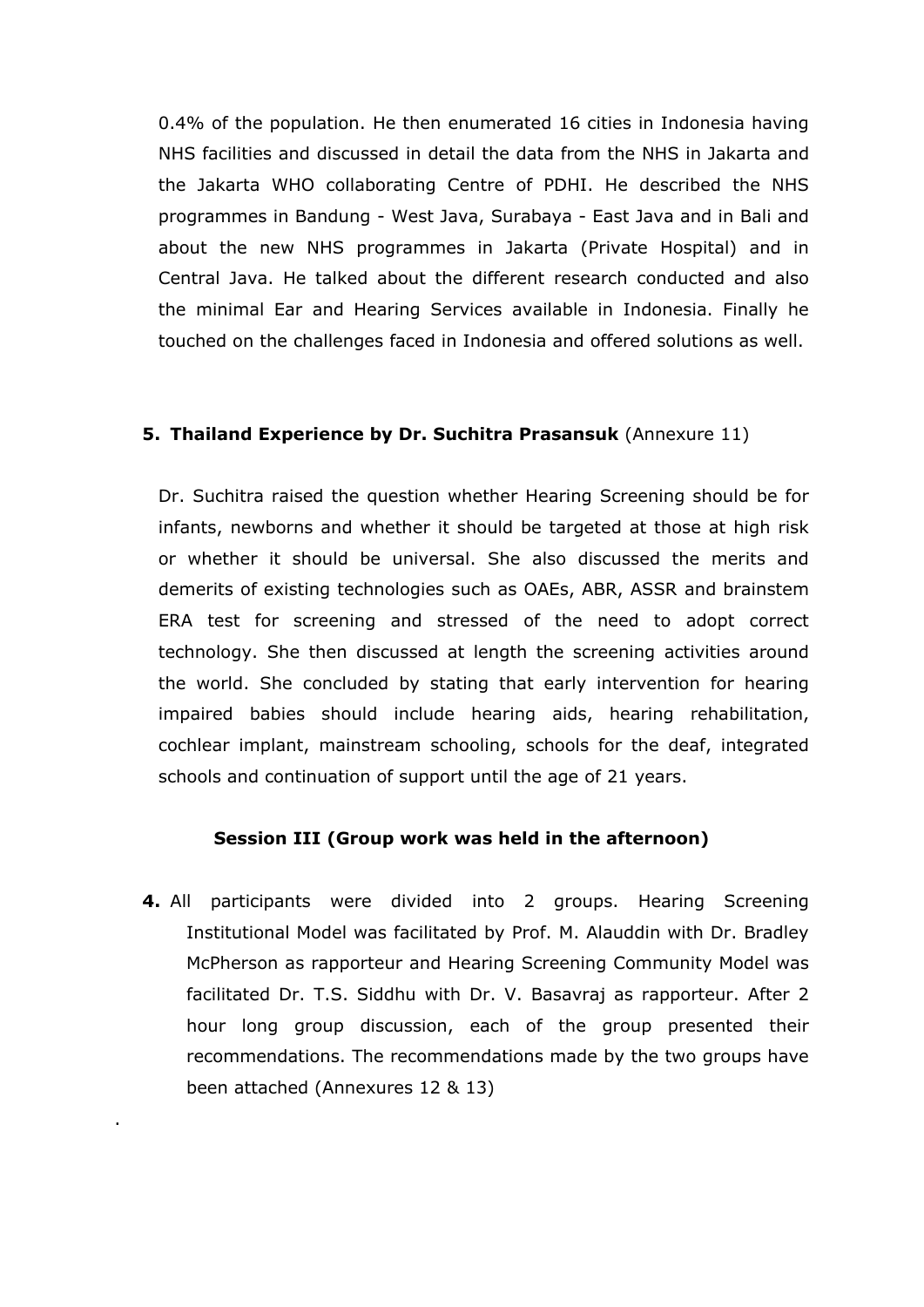# **GUIDING PRINCIPLES FOR INFANT HEARING SCREENING IN THE SOUTH EAST ASIA REGION**

The Guiding principles are based on the following principles: They are-

- Community based
- Practically implementable
- Built on evidence based and sound technological principles.
- Such that they can integrated with the existing health care delivery system.
- Cost-effective

In consideration of the indigenous problems of this region, it is felt that the Infant hearing screening protocol should be divided into two phases.

- a. **FIRST PHASE**: It is recommended that in the first phase, the focus of the screening programme would be on children with bilateral, severe to profound hearing loss. Target of the screening would be to identify all children with bilateral, severe to profound hearing losses.
- b. **SECOND PHASE**: The second phase would be recommended after the initial phase has been well established. It would focus on identification of all children with hearing loss including unilateral and mild-moderate losses.

The **Objective** of the first phase of the screening programme is, as follows: *'The first phase shall seek to screen all infants and identify those with* 

**Bilateral, severe to profound hearing loss** by the age of **six months** and to *ensure the prompt initiation of re/habilitation measures soon thereafter.'*

## **Strategy:**

In order to fulfil the stated objective, a *Bi-pronged approach* would be followed. This would include:

- Institution based screening
- Community based screening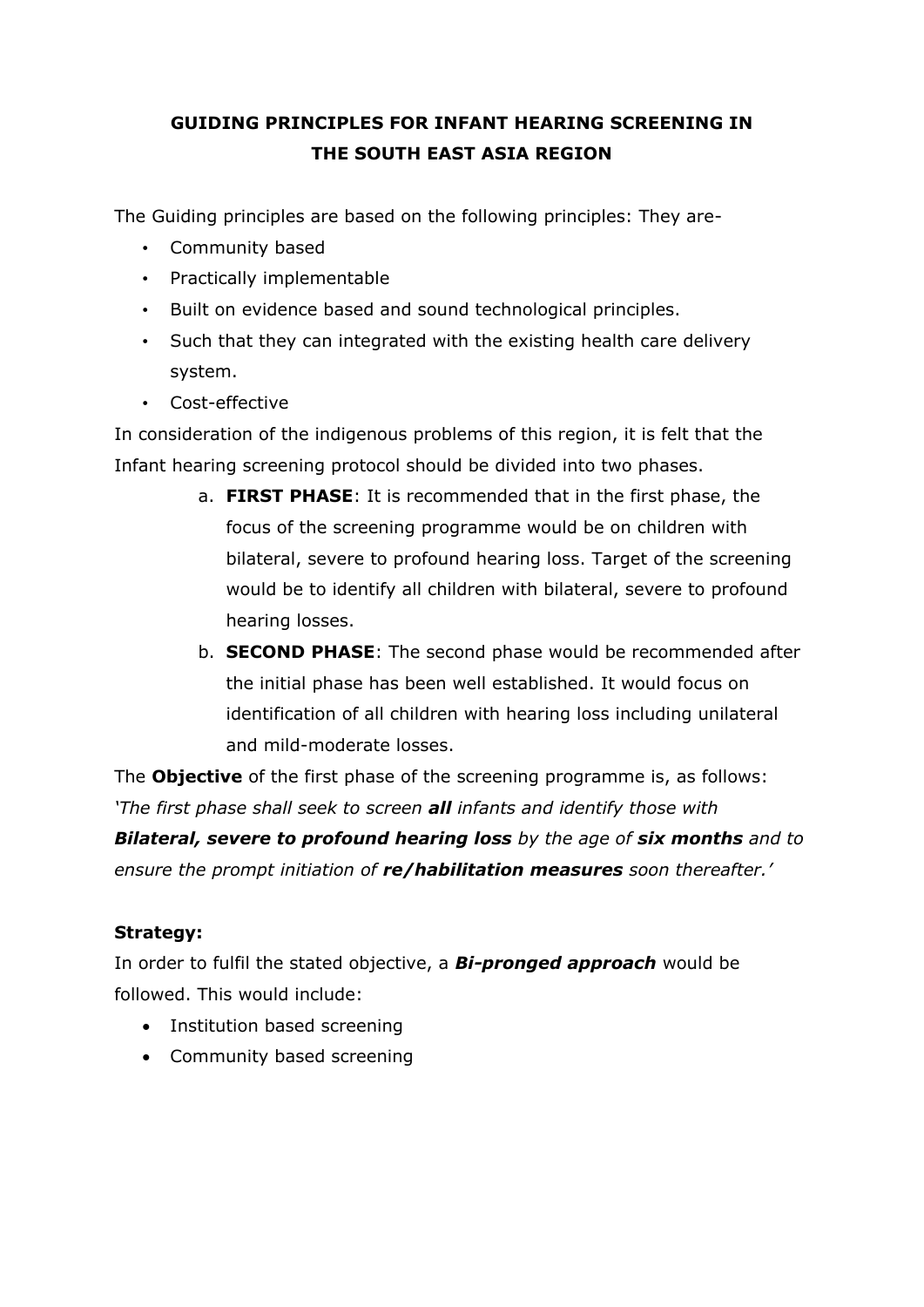## **INSTITUTION BASED SCREENING:**

The principles for Institutional protocol are as follows:

- All **tertiary and secondary level centres or hospitals**, where facilities for electrophysiological testing as well as re/habilitation modalities are available, must implement the screening protocol.
- Screening should be **universal** within institution
- All babies born within these institutions or reporting to the institution (for any reason) in the first six months of life must be screened for hearing loss.
- The babies born within the institution must be screened prior to discharge from the neonatal ward/nursery, preferably within days 1 to 3 to avoid high non-compliance rate.
- 'Late group' (includes all those infants that could not be tested in the neonatal period, due to any reason, whatsoever) schedule may be linked to immunization.
- This includes babies that come to the hospital for immunization or to attend the well-baby clinic. They must be screened at the time of immunization or reporting.
- The hearing test must be administered by a trained technician/trained nurse.
- A responsible professional within that section should be in charge
- In view of the high noise levels in these areas and the need for a reasonably quiet area to conduct these tests, it is recommended that these tests be conducted in a quiet room near the immunization clinic or within the audiology department. The infants would need to be sent to this room prior to discharge or prior to immunization, for their hearing assessment.
- The initial screening would be undertaken by Oto-Acoustic Emission (OAE)/Automated Auditory Brainstem Response (AABR) testing.
- If the baby fails to pass this test, he/she will then be called back for repeat testing at the time of next immunization.
- The child who had failed the first screening, but passes the second test will need to be observed for development of hearing milestones in the future visits as well as by the parents.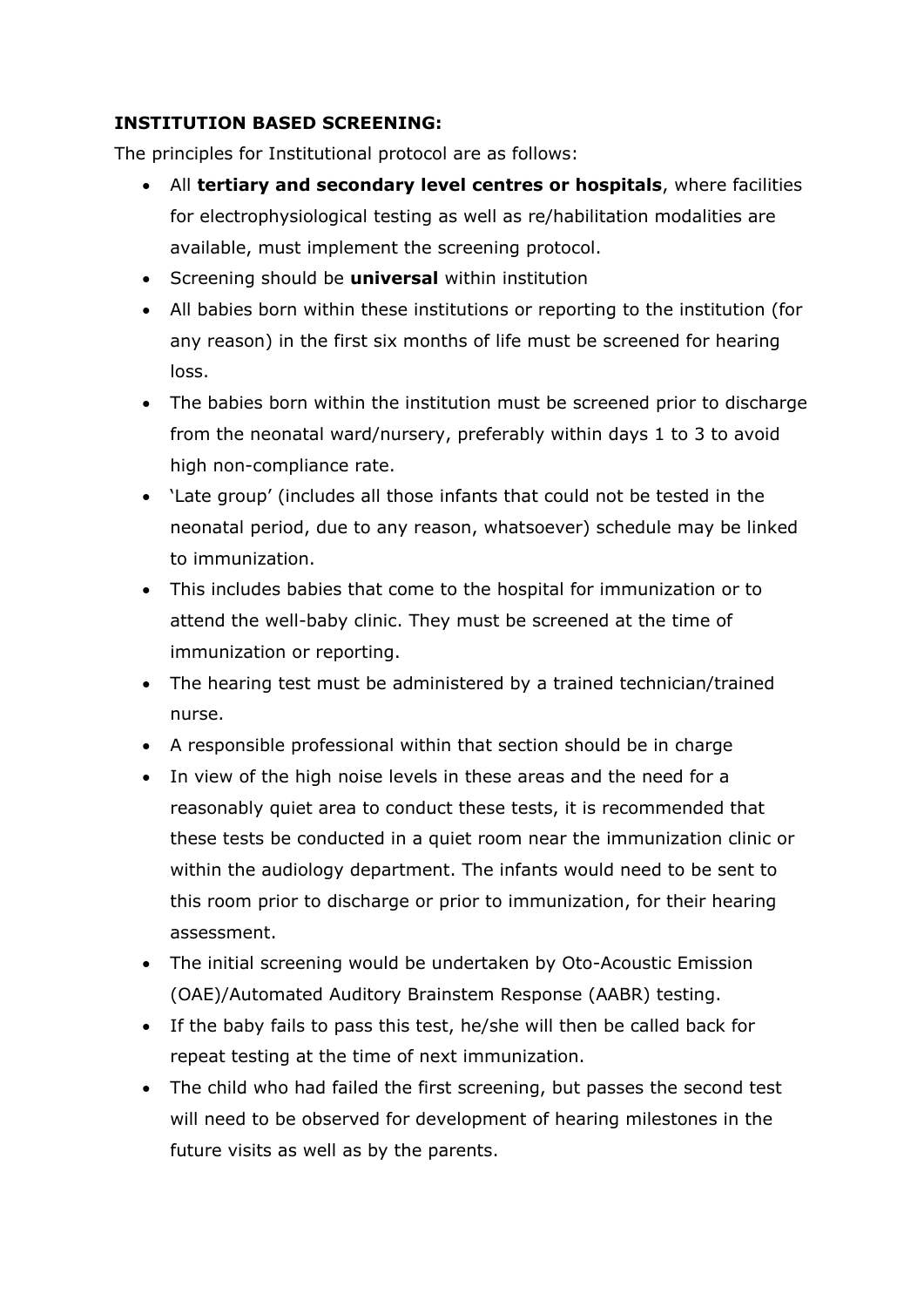- The child who fails the second test will then be sent for Brainstem Evoked Response Audiometry (BERA) at the age of 3 months.
- The child who is diagnosed to have hearing impairment by the BERA test, will be dealt with as follows:
	- o The parents will be counselled regarding the diagnosis and the treatment options available.
	- o Available modalities for Auditory re/habilitation will be explained to the patient and initiated as soon as the diagnosis is made.
	- o Timely therapy and Speech training will be provided to the child.
	- o Continuous support and guidance will be provided to the parents, as and when required.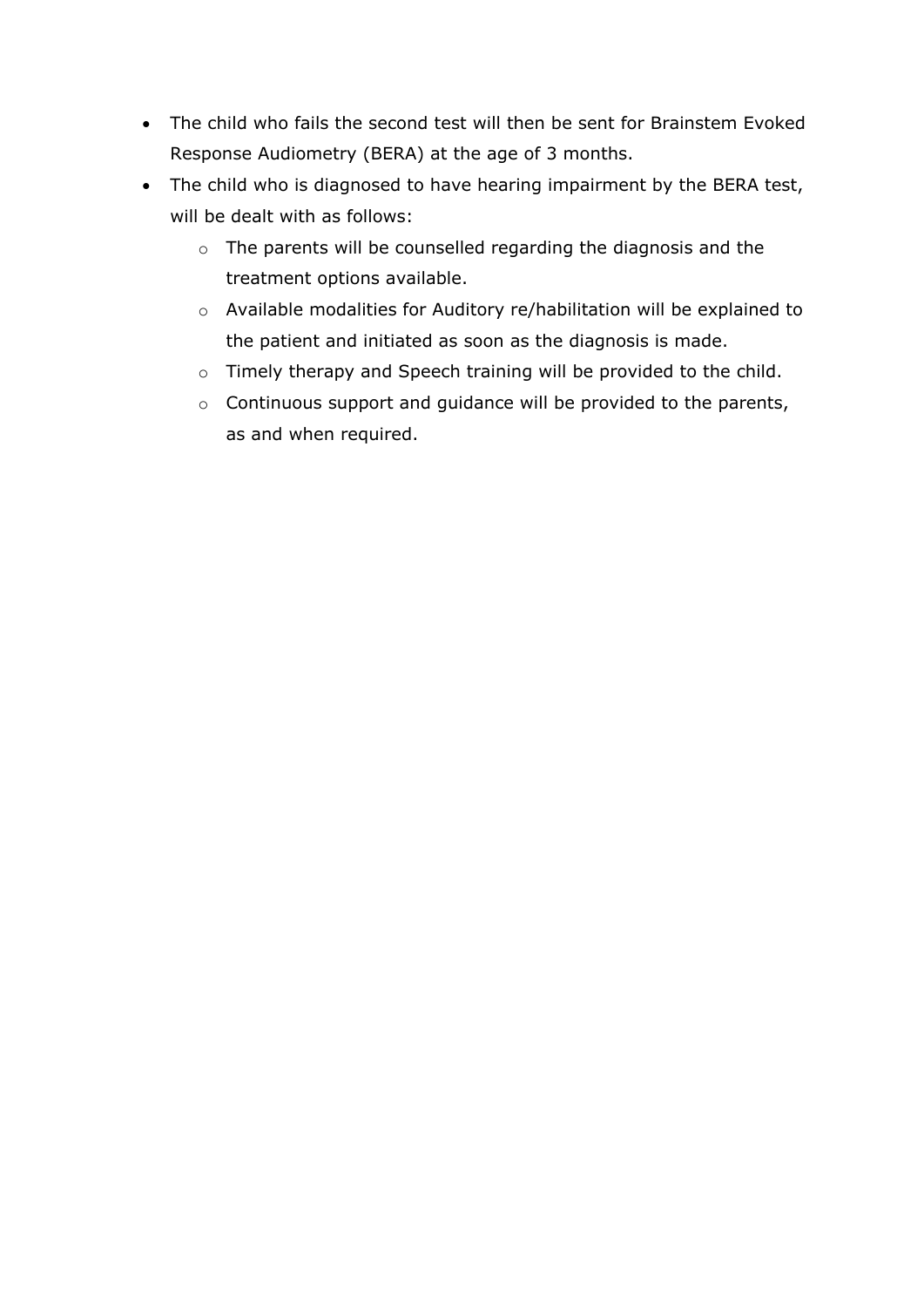## **COMMUNITY BASED SCREENING:**

All those children who do not come under the purview of those institutions that are offering a Neonatal hearing screening programme, should be screened by alternate modalities.

- Screening should be carried out at the centre for immunization, at the time of immunization of the baby.
- First screening should occur at the time of first immunization, at 4-8 weeks of age, based on country's immunization programme. However, in case a child reports at a later date for immunization, he/she must be included in the screening programme and the procedure undertaken at the time of immunization.
- Screening to be done at the centre prior to administration of the immunization.
- It should be done in any 'quiet area' (less than 40dB A noise level, where whisper can be heard), in or near the immunization centre.
- To be administered by Trained health care workers. Due to the fact that most existing health care workers are overburdened with many aspects of health care, this screening should preferably be as an incentive based programme.
- Screening at the centre would be based on formal testing methods, if possible. If there is a provision for OAE/Automated ABR and suitable trained manpower at the centre, that would be the preferred modality of testing. In the absence or non-availability of these electrophysiological methods of testing, screening must be carried out through non-formal methods. These should include:
	- o Questionnaire based on High Risk Register to be administered to the mother/primary care provider at the time of immunization.
	- o Reflexive Behavioral testing performed by the trained health care worker, prior to immunization of the child.
- All children suspected to have Hearing loss, at the time of screening, must be referred for further testing to a higher centre where all diagnostic (OAE/AABR, BERA) and habilitation facilities are available.
- This linkage between the referring centre and higher centre must be developed and formalised. A suitable referral slip must be provided to them in order to facilitate this referral process.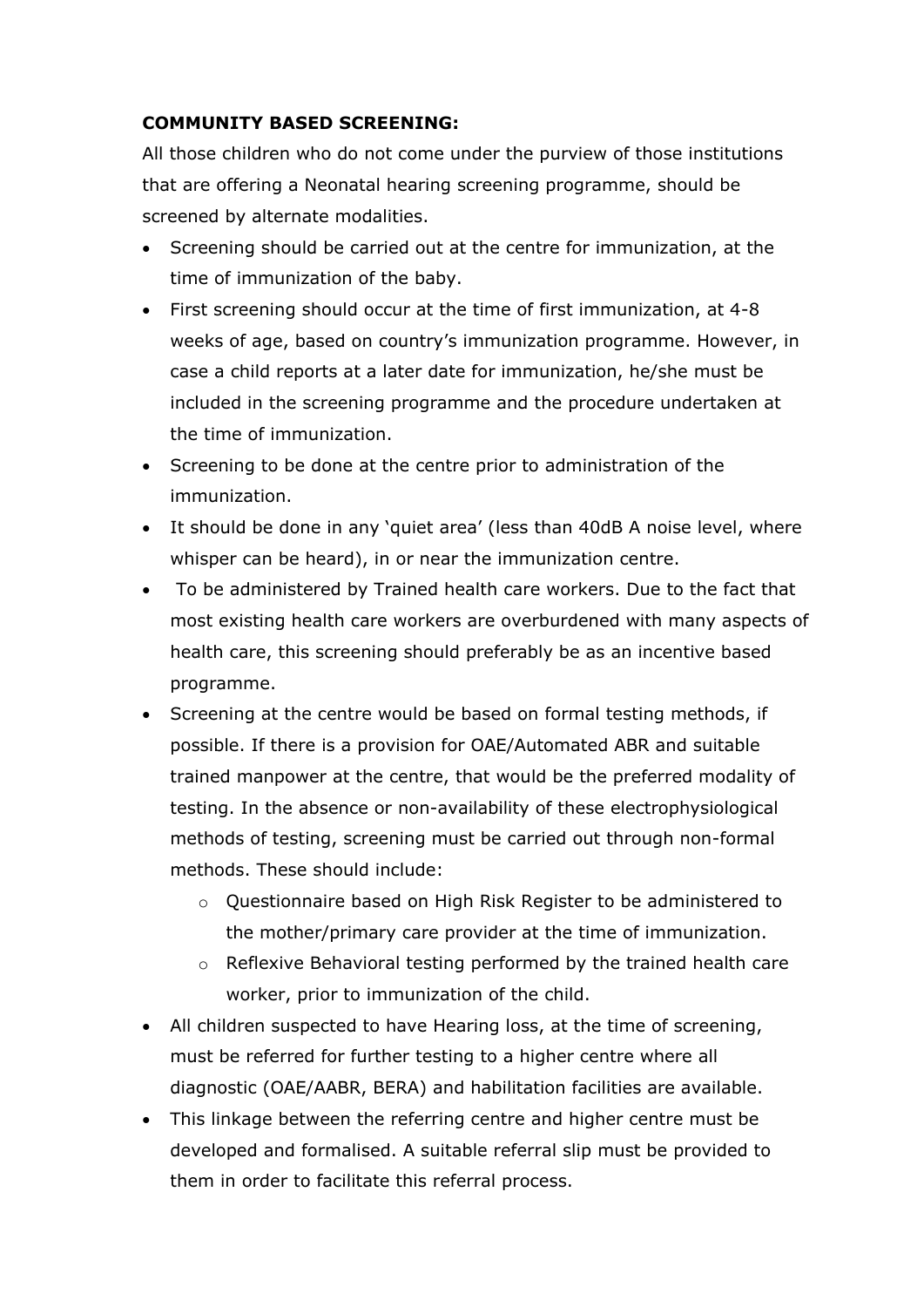- The children identified through this screening programme and their parents must:
	- o Be provided with suitable counselling regarding prognosis, importance of re/habilitation and modalities thereof.
	- o Receive suitable treatment including sound stimulation, therapy and educational intervention.
	- o Be provided support and guidance on a long term basis.

The bi-pronged screening programme must be accompanied by the following measures:

- o Status of hearing screening should be included in the Well baby/immunization card. This will ensure that no child is missed from the screening protocol.
- o Awareness creation amongst the parents of the child to be tested, as well as the community as a whole is a very important aspect, which must be addressed through suitable means.
- o It is important to raise awareness of paediatricians, neonatologists and obstetricians regarding the importance of Neonatal/Infant Hearing Screening.
- o Data collection and reporting in predetermined formats must accompany the screening programme.
- o Training of the involved manpower has to be undertaken.
- o Development and deployment of suitable audiological manpower must be considered, in order to effectively carry out the diagnostic tests and therapeutic interventions.
- o The result of screening must only be noted as Refer in the baby card. No report mentioning Hearing loss must be given till a confirmed electro-physiological diagnosis is made.
- o Diagnostic reports should be supervised and signed by a certified expert, as per the country's regulations.
- o The screening programme must be accompanied by suitable modalities for rehabilitation including sound stimulation, therapy and educational intervention.

In order to ensure that no child is missed out, any child who is left out of this screening process, must be tested at the 9 month immunization contact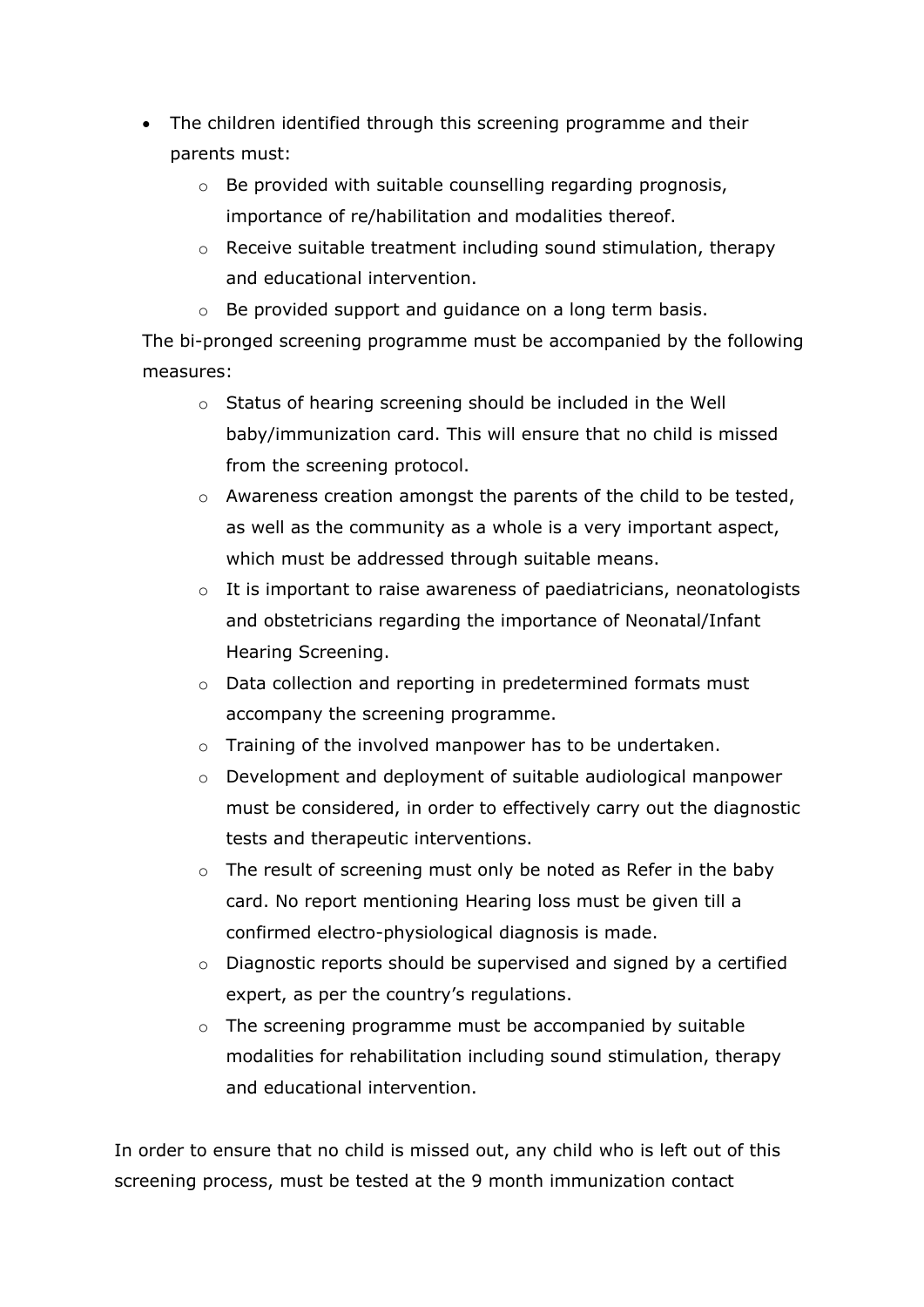## **Role of Non-Governmental Organisations:**

It is foreseen that Non-governmental organisations would play a very important role in this screening process. They have the potential to contribute to the Hearing Screening Programme with regard to:

- o Facilitation of the screening process
- o referral process
- o Rehabilitation & tracking of the diagnosed babies.